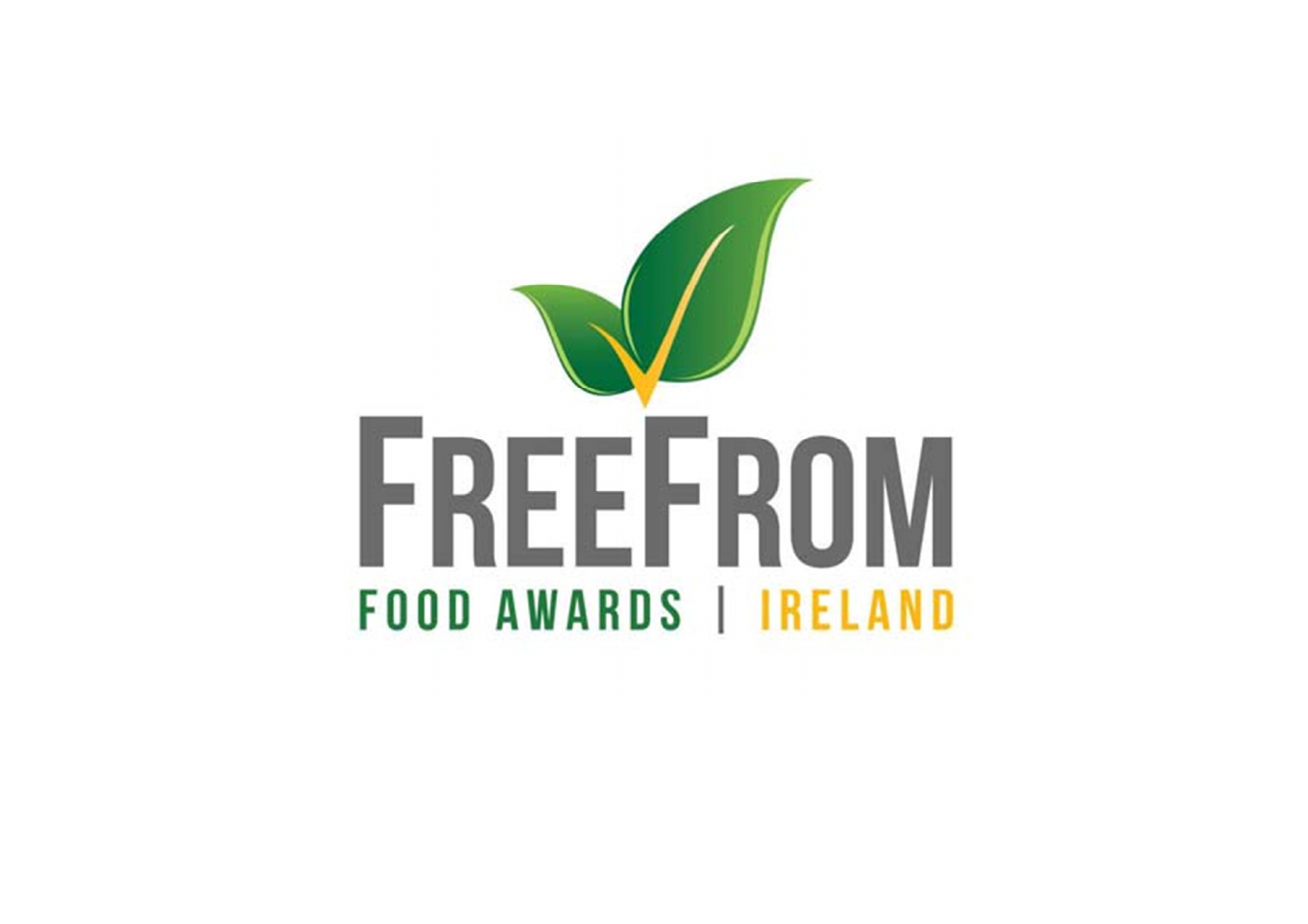# NOT FOR RELEASE UNTIL MAY 12<sup>th</sup> 2017 2017 FreeFrom Food Awards Ireland Winners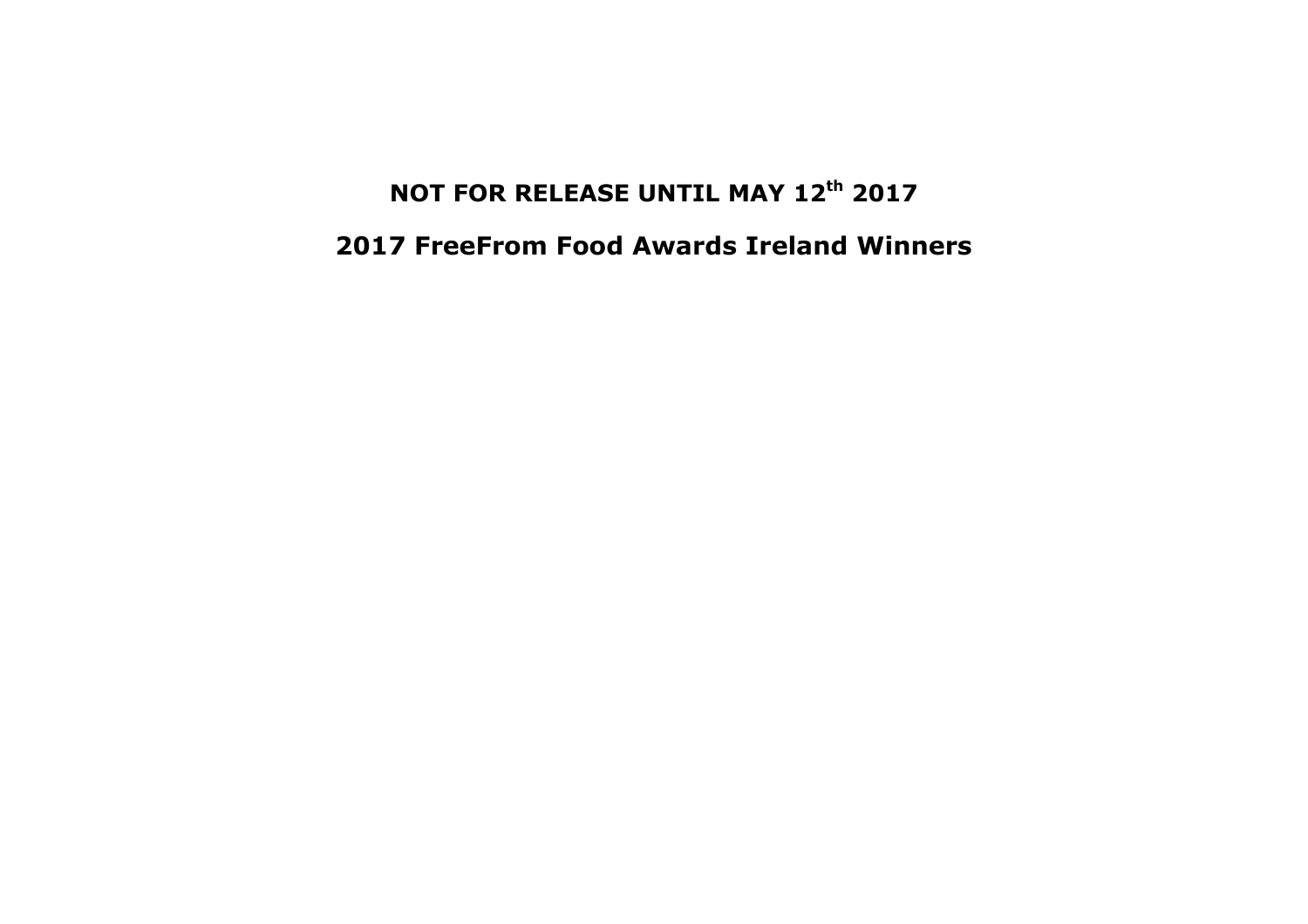# PRODUCT OF THE YEAR

BFree Foods

Sweet Potato Wrap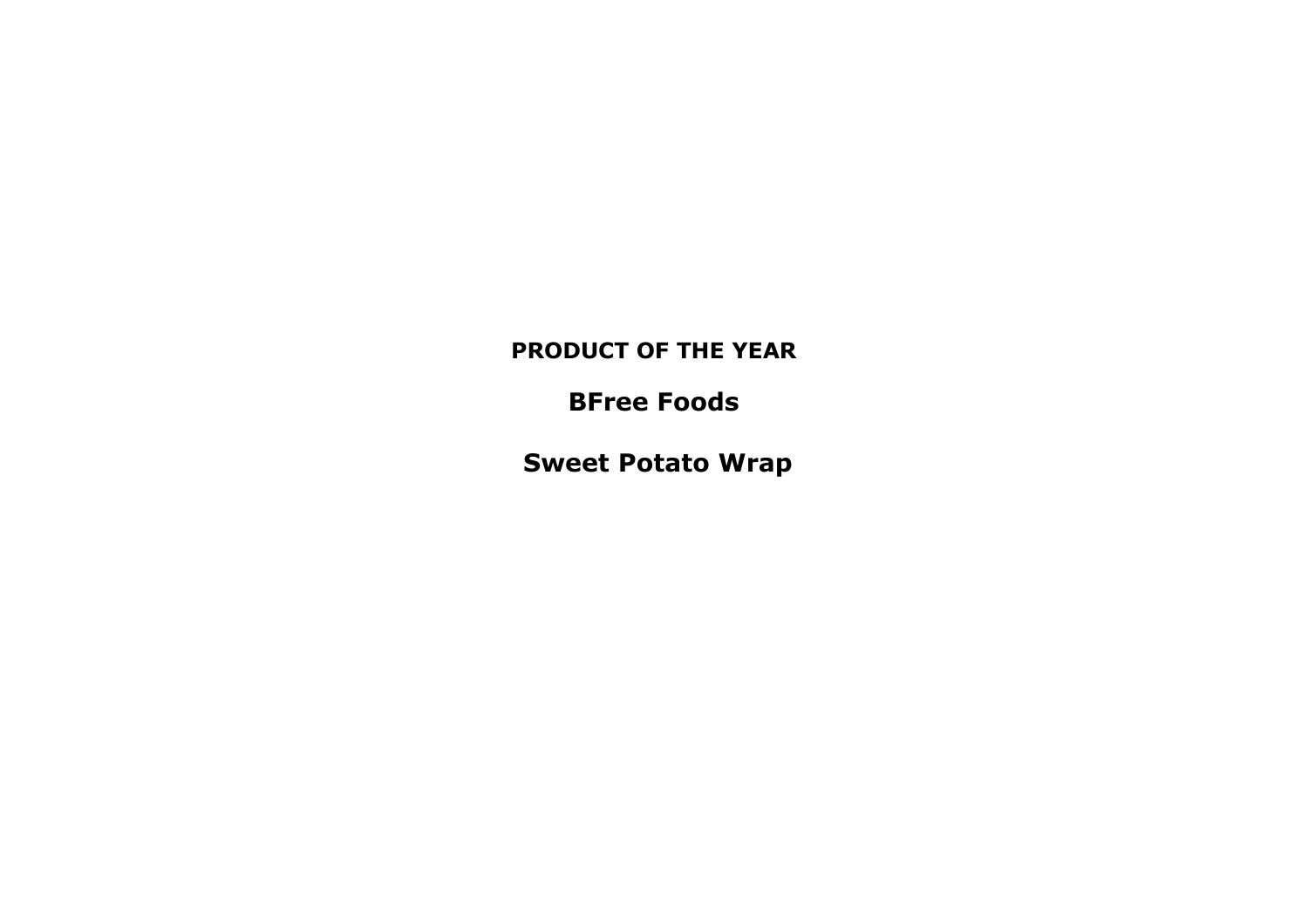# PRODUCT RANGE OF THE YEAR

Tesco Free From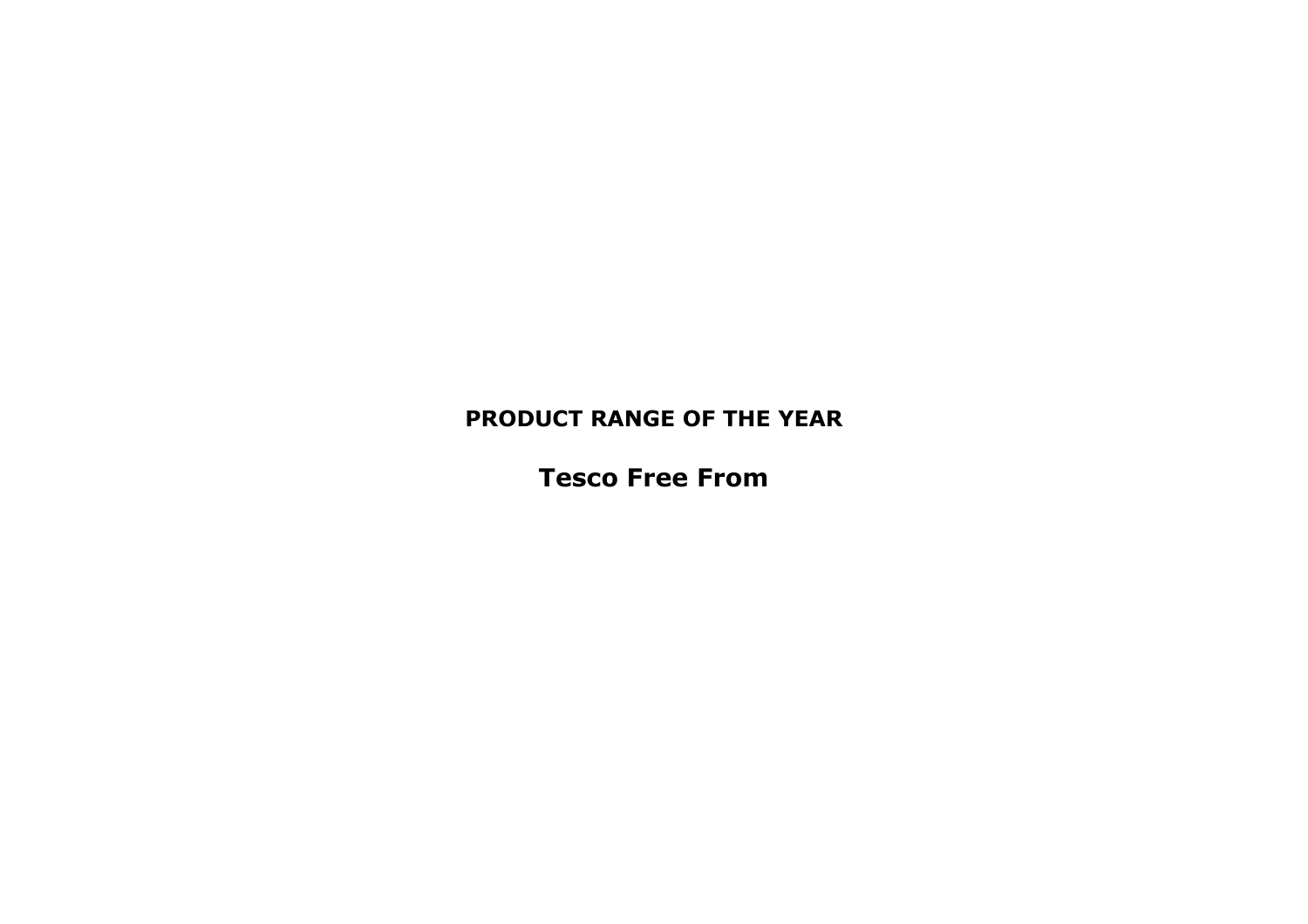### INNOVATION

# Dr. Coys

nutritional chocolate range

# 9 White Deer

extensive gluten-free beer range

# Dan & Monstro

high vegetable content soup & sauce range

# Ombar

chocolate range containing Bio live cultures for gut health

# Maria Lucia Bakes

'on the go' pot range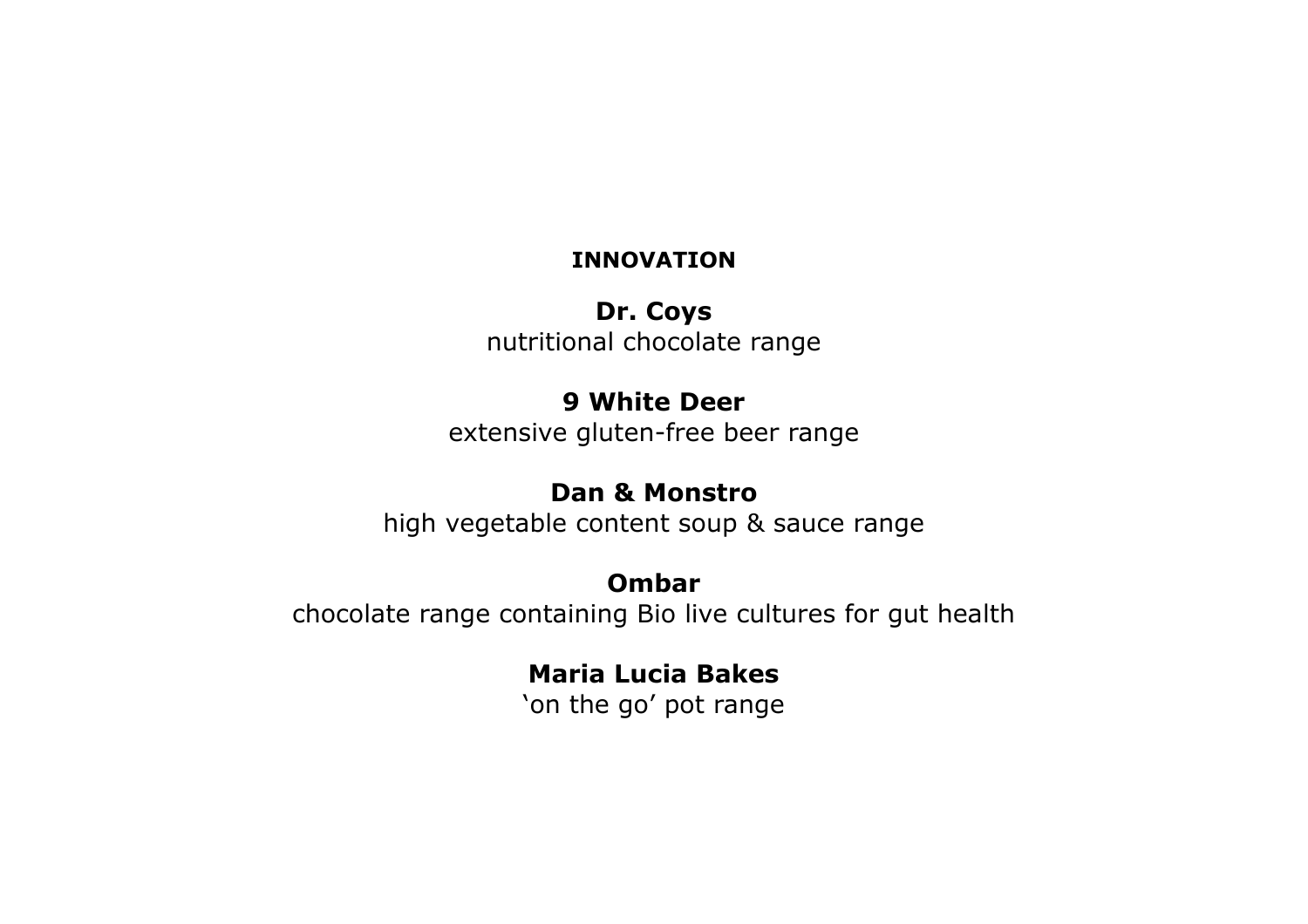# Category: BARS

| <b>GOLD</b>           | <b>CAVEMAN GRUB</b>     | No Grain Granola Bar            |
|-----------------------|-------------------------|---------------------------------|
| <b>SILVER</b>         | <b>KELKIN</b>           | Belgian Milk Chocolate Wafer    |
| <b>BRONZE</b>         | <b>FOODS OF ATHENRY</b> | Rocky Road                      |
| MERIT                 | <b>KELKIN</b>           | Belgian Milk Chocolate Fingers  |
| <b>MERIT</b>          | ALDI                    | Free From Chocolate Biscuit Bar |
| <b>Category: BEER</b> |                         |                                 |
| <b>GOLD</b>           | 9 WHITE DEER            | Stag Saor Gluten Free Stout     |
| CTIVED                | A WUITE NEED            | $Ctan Cnet Cluthon Etan IDl$    |

| <b>SILVER</b> | 9 WHITE DEER | Stag Saor Gluten Free IPA     |
|---------------|--------------|-------------------------------|
| <b>BRONZE</b> | ESTRELLA     | Daura Damm                    |
| <b>MERIT</b>  | 9 WHITE DEER | Stag Saor Gluten Free Red Ale |

# Category: BEVERAGES (NON ALCOHOL)

| GOLD          | COCO MOJO             | Bean                 |
|---------------|-----------------------|----------------------|
| <b>SILVER</b> | MAGIC MAYAN CHOCOLATE | <b>Hot Chocolate</b> |
| <b>BRONZE</b> | <b>SUPERVALU</b>      | Lactose Free Milk    |
|               |                       |                      |
| MERIT         | AI DI                 | Lactose Free Milk    |

# Category: BISCUITS & COOKIES

| <b>GOLD</b>   | <b>FOODS OF ATHENRY</b> | Lemon & Poppyseed Cookie                                   |
|---------------|-------------------------|------------------------------------------------------------|
| <b>SILVER</b> | <b>TESCO</b>            | Tesco Finest Free From Wheat & Gluten - White Chocolate &  |
|               |                         | <b>Cranberry Cookies</b>                                   |
| <b>SILVER</b> | ALDI                    | Specially Selected 'HAS NO' - All Butter White Chocolate & |
|               |                         | <b>Cranberry Cookies</b>                                   |
| <b>BRONZE</b> | <b>BIA GANBREISE</b>    | Gookies Original Cookie Dough                              |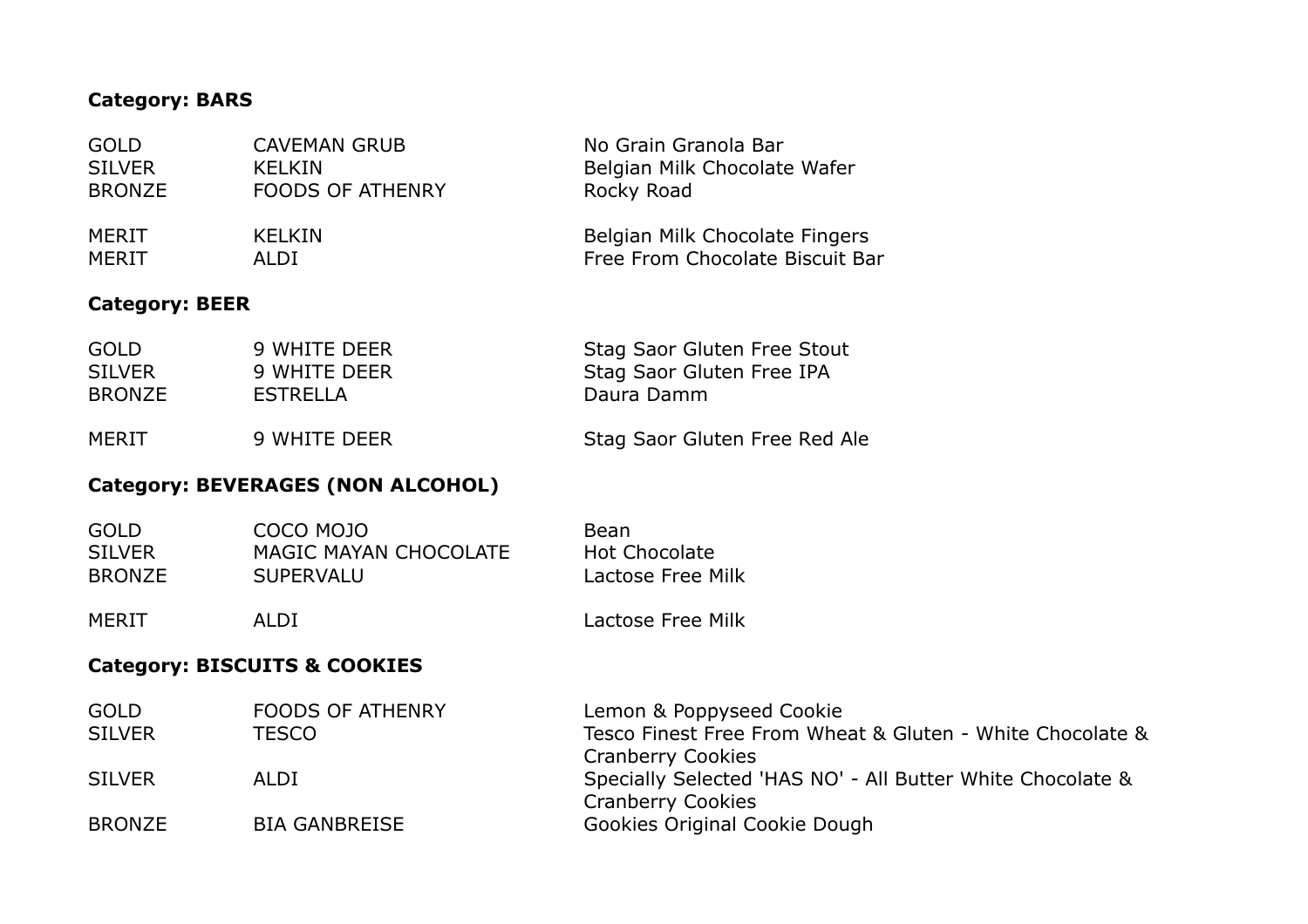| <b>BRONZE</b>         | <b>BIA GANBREISE</b>  | Gookies Triple Chocolate Chip Cookie Dough                                                                           |
|-----------------------|-----------------------|----------------------------------------------------------------------------------------------------------------------|
| MERIT<br><b>MERIT</b> | <b>GENIUS</b><br>ALDI | Chocolate Chip & Oat Breakfast Bakes<br>Specially Selected HAS NO - All Butter Quadruple Chocolate<br><b>Cookies</b> |
|                       |                       |                                                                                                                      |

#### Category: BREADS (SLICED & LOAF)

| GOLD          | MCCAMBRIDGE      | Soda Bread                  |
|---------------|------------------|-----------------------------|
| <b>SILVER</b> | AL DT            | <b>Zilch Multiseed Loaf</b> |
| <b>BRONZE</b> | <b>SUPERVALU</b> | Gluten Free White Loaf      |
| MERIT         | PURE BRED        | <b>Multiseed Loaf</b>       |

#### Category: BREAD MIXES

| <b>GOLD</b>   | <b>ODLUMS</b>   | <b>Country Brown Mix</b> |
|---------------|-----------------|--------------------------|
| <b>SILVER</b> | <b>ODLUMS</b>   | White Bread Mix          |
| <b>BRONZE</b> | MIDDLETON FOODS | Bread & Pizza Mix        |

#### Category: BREAD PRODUCTS

| GOLD          | <b>BFREE</b>         | <b>Sweet Potato Wraps</b> |
|---------------|----------------------|---------------------------|
| <b>SILVER</b> | <b>RULE OF CRUMB</b> | Par Baked Baguette        |
| <b>BRONZE</b> | <b>BFREE</b>         | Pitta Bread               |
| MERIT         | <b>JUVELA</b>        | Fresh White Rolls         |

#### Category: BREAKFAST (NON CEREAL)

| <b>GOLD</b>   | HODGINS           | Gluten Free Black Pudding          |
|---------------|-------------------|------------------------------------|
| <b>GOLD</b>   | ICELAND           | Glendara Gluten Free Black Pudding |
| <b>GOLD</b>   | <b>CLONAKILTY</b> | Gluten Free Black Pudding          |
| <b>SILVER</b> | OH SO LEAN        | Low Fat Pork Sausage               |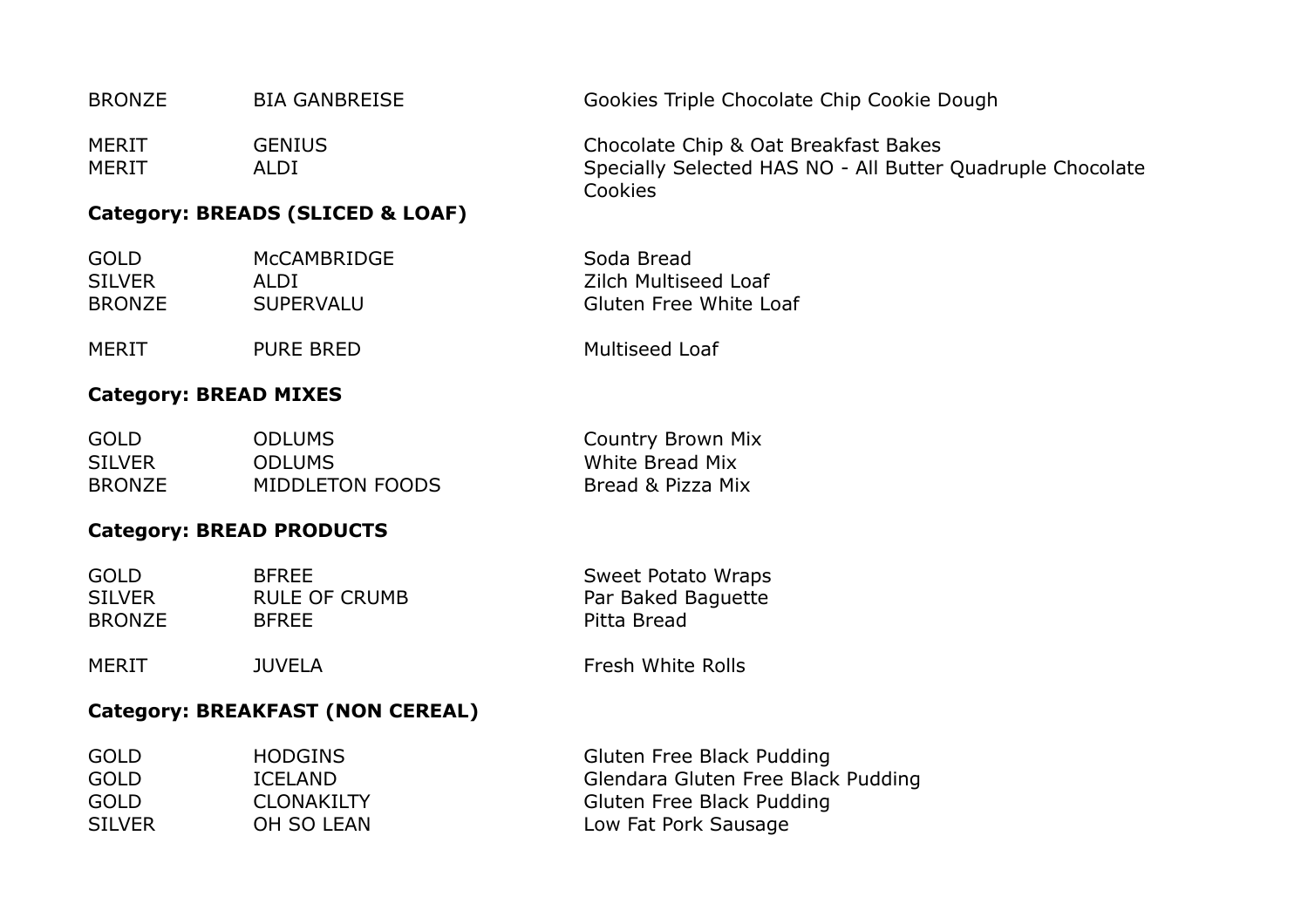| <b>BRONZE</b>                    | <b>GENIUS</b>                      | Pancakes                                     |  |  |
|----------------------------------|------------------------------------|----------------------------------------------|--|--|
| <b>MERIT</b>                     | O'FLYNNS                           | Sage & Black Pepper Sausage                  |  |  |
| <b>MERIT</b>                     | <b>KOKO</b>                        | KoKo Dairy Free Original + Calcium           |  |  |
|                                  | <b>Category: BREAKFAST CEREALS</b> |                                              |  |  |
| <b>GOLD</b>                      | <b>HOMESPUN FOODS</b>              | Quinoa Crunch - Goji Berry, Cashew & Coconut |  |  |
| <b>GOLD</b>                      | <b>HOMESPUN FOODS</b>              | Quinoa Crunch - Pecan & Cranberry            |  |  |
| <b>SILVER</b>                    | <b>NESTLE</b>                      | <b>GoFree Corn Flakes</b>                    |  |  |
| <b>BRONZE</b>                    | <b>KELKIN</b>                      | <b>Organic Buckwheat Flakes</b>              |  |  |
| <b>BRONZE</b>                    | <b>KELKIN</b>                      | Buckwheat Flakes With Apple & Apricot        |  |  |
| <b>MERIT</b>                     | <b>SUPERVALU</b>                   | Gluten Free Porridge                         |  |  |
| <b>MERIT</b>                     | <b>MARIA LUCIA BAKES</b>           | Porridge Pot                                 |  |  |
| <b>MERIT</b>                     | <b>ALDI</b>                        | Gluten Free Porridge                         |  |  |
|                                  | <b>Category: CAKES</b>             |                                              |  |  |
| <b>GOLD</b>                      | <b>PUREBRED</b>                    | <b>Iced Tea Cakes</b>                        |  |  |
| <b>SILVER</b>                    | <b>ALDI</b>                        | Gluten Free Jammie                           |  |  |
| <b>BRONZE</b>                    | <b>ALDI</b>                        | <b>HAS NO Coffee Cake</b>                    |  |  |
| <b>MERIT</b>                     | <b>FOODS OF ATHENRY</b>            | <b>Chocolate Biscuit Cake</b>                |  |  |
| <b>MERIT</b>                     | <b>FOODS OF ATHENRY</b>            | <b>Christmas Cake</b>                        |  |  |
| <b>Category: CAKES (ARTISAN)</b> |                                    |                                              |  |  |
| <b>GOLD</b>                      | <b>ROSALEEN'S KITCHEN</b>          | Pear & Almond Tart                           |  |  |
| <b>GOLD</b>                      | <b>WILDBERRY BAKERY</b>            | Orange & Almond Cake                         |  |  |
| SILVER                           | <b>ROSALEEN'S KITCHEN</b>          | Carrot & Walnut Cake                         |  |  |
| <b>BRONZE</b>                    | <b>ROSALEEN'S KITCHEN</b>          | <b>Raspberry Muffins</b>                     |  |  |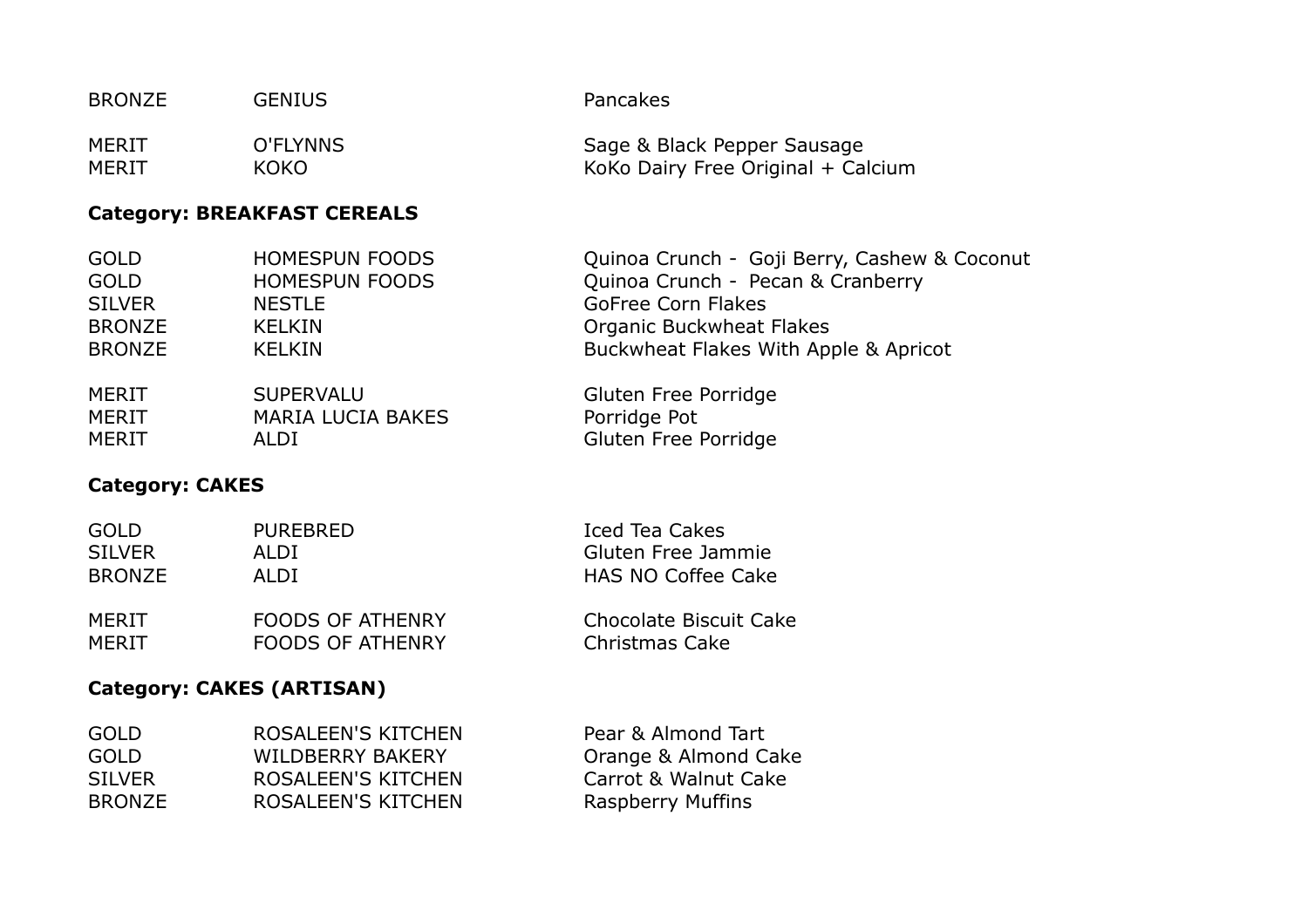#### Category: CAKE MIXES

| <b>GOLD</b>   | ROLL IT         | Gluten Free All Butter Pastry           |
|---------------|-----------------|-----------------------------------------|
| <b>SILVER</b> | MIDDLETON FOODS | Gluten Free Chocolate Fudge Brownie Mix |
| <b>BRONZE</b> | <b>ODLUMS</b>   | <b>Gluten Free Fruit Scone Mix</b>      |

#### Category: CATERING & FOOD SERVICE

| <b>GOLD</b>   | MIDDLETON FOODS      | Gluten Free Double Smoke Glaze                     |
|---------------|----------------------|----------------------------------------------------|
| <b>SILVER</b> | NATURES OILS         | Taco Sauce                                         |
| <b>SILVER</b> | NATURES OILS         | Sweet Chilli Sauce                                 |
| <b>BRONZE</b> | <b>RULE OF CRUMB</b> | Gluten Free Corn Flakes (Individual Portion Packs) |

#### Category: CONDIMENTS DRESSINGS & MARINADES

| <b>GOLD</b>   | <b>SPICE DEVILS</b>      | Twisted Creole             |
|---------------|--------------------------|----------------------------|
| <b>SILVER</b> | <b>TASTE OF GOODNESS</b> | Honey Mustard Dressing     |
| <b>BRONZE</b> | MAMA NAGI'S              | Bengali Sweet Chilli Paste |

#### Category: CONFECTIONERY

| <b>GOLD</b>   | <b>MIENAS</b> | Almond Coconut & Lemon Nougat         |
|---------------|---------------|---------------------------------------|
| <b>SILVER</b> | MIENAS        | Almond & Mixed Berries Nougat         |
| <b>BRONZE</b> | <b>MIENAS</b> | Chocolate Hazelnut & Cranberry Nougat |

#### Category: CONFECTIONERY (CHOCOLATE)

| <b>GOLD</b>   | ALDI         | Roisin's Dark Valencia Orange Chocolate |
|---------------|--------------|-----------------------------------------|
| <b>SILVER</b> | DR SCHAR     | <b>Gluten Free Chocolate Fingers</b>    |
| <b>BRONZE</b> | <b>OMBAR</b> | Vanilla & Coconut                       |
| MERIT         | DR COY'S     | Coconut Nutritional Chocolate Bar       |
| <b>MERIT</b>  | DR COY'S     | Mint Nutritional Chocolate Bar          |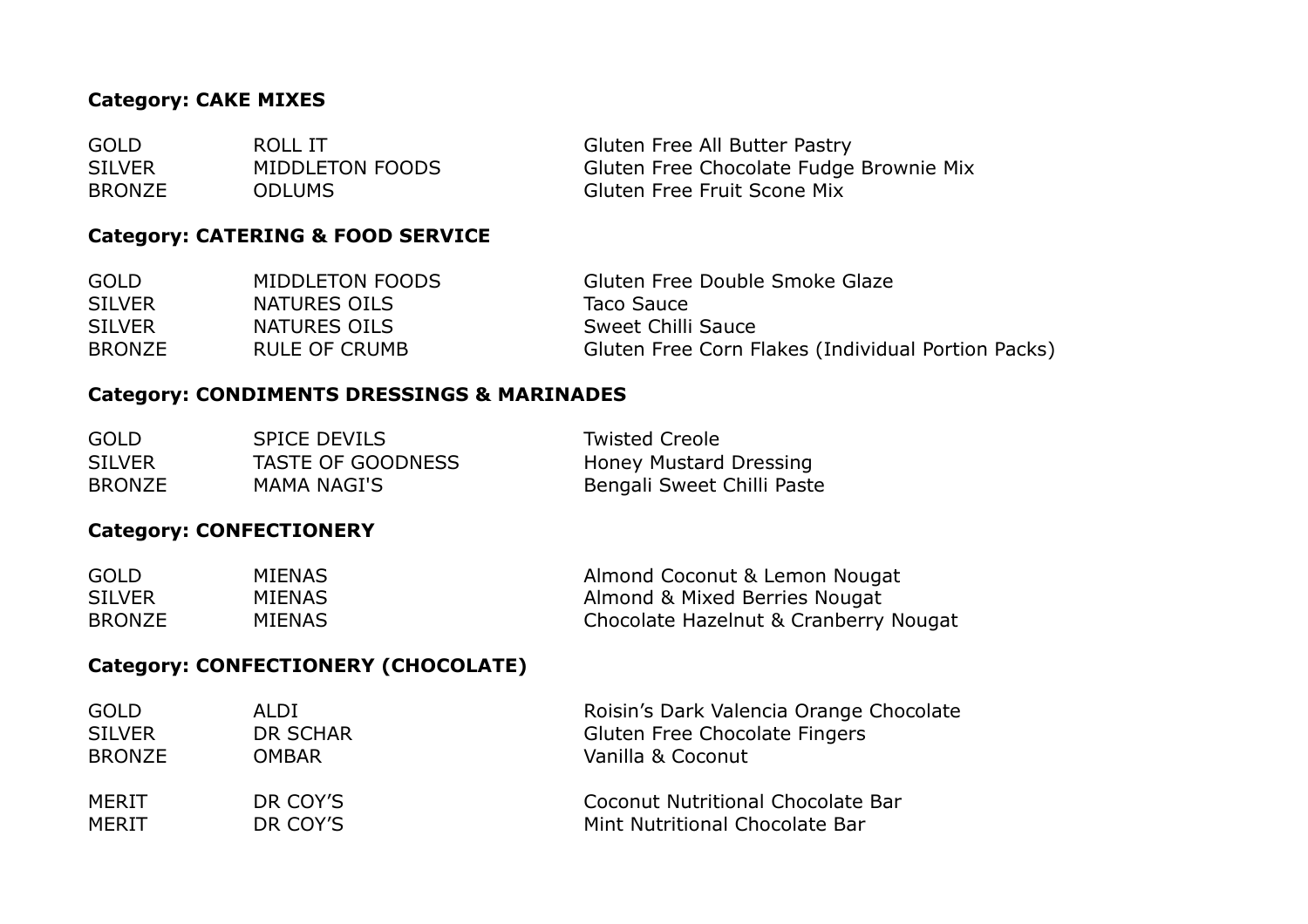# Category: CRACKERS & CRISPBREADS

| <b>GOLD</b>   | <b>ORIGIN EARTH</b>     | Crispy Bread Crackers with sesame seeds |
|---------------|-------------------------|-----------------------------------------|
| <b>GOLD</b>   | <b>ORIGIN EARTH</b>     | Crispy Bread Crackers with caraway      |
| <b>SILVER</b> | <b>FOODS OF ATHENRY</b> | Cranberry & Hazelnut Toasts             |
| <b>BRONZE</b> | DR SCHÄR                | <b>Salty Crackers</b>                   |
|               |                         |                                         |
| MERIT         | <b>JUVELA</b>           | Chia Crispbread                         |

# Category: CRISPS & SNACKS

| GOLD          | O'DONNELLS    | Ballymaloe Relish & Cheddar Cheese |
|---------------|---------------|------------------------------------|
| GOLD          | O'DONNELLS    | Cheese & Onion                     |
| <b>SILVER</b> | <b>KEOGHS</b> | Chorizo & Cherry Tomato            |
| <b>BRONZE</b> | ALDI          | Toffee Popcorn                     |
|               |               |                                    |

#### Category: DESSERTS & PUDDINGS

| GOLD   | <b>RULE OF CRUMB</b> | <b>Chocolate Eclairs</b>            |
|--------|----------------------|-------------------------------------|
| GOLD   | TESCO                | Free From Strawberry Ice Cream Cone |
| SILVER | <b>PUDOLOGY</b>      | Chocolate Pudding                   |
| BRONZE | <b>TESCO</b>         | <b>Profiteroles</b>                 |

# Category: DIPS & RELISHES

| GOLD          | <b>REBEL CHILLI</b> | Raspberry & Jalapeno Jelly   |
|---------------|---------------------|------------------------------|
| <b>SILVER</b> | <b>SOLPURO</b>      | <b>Brunch Guacamole</b>      |
| <b>SILVER</b> | <b>SOLPURO</b>      | Classic Guacamole            |
| <b>BRONZE</b> | <b>MAMA NAGIS</b>   | Keralan Coconut Chilli Paste |
| <b>MERIT</b>  | <b>SPICE DEVILS</b> | <b>Nawty Dressing Mild</b>   |
| <b>MERIT</b>  | <b>SPICE DEVILS</b> | Nawty Dressing Hot           |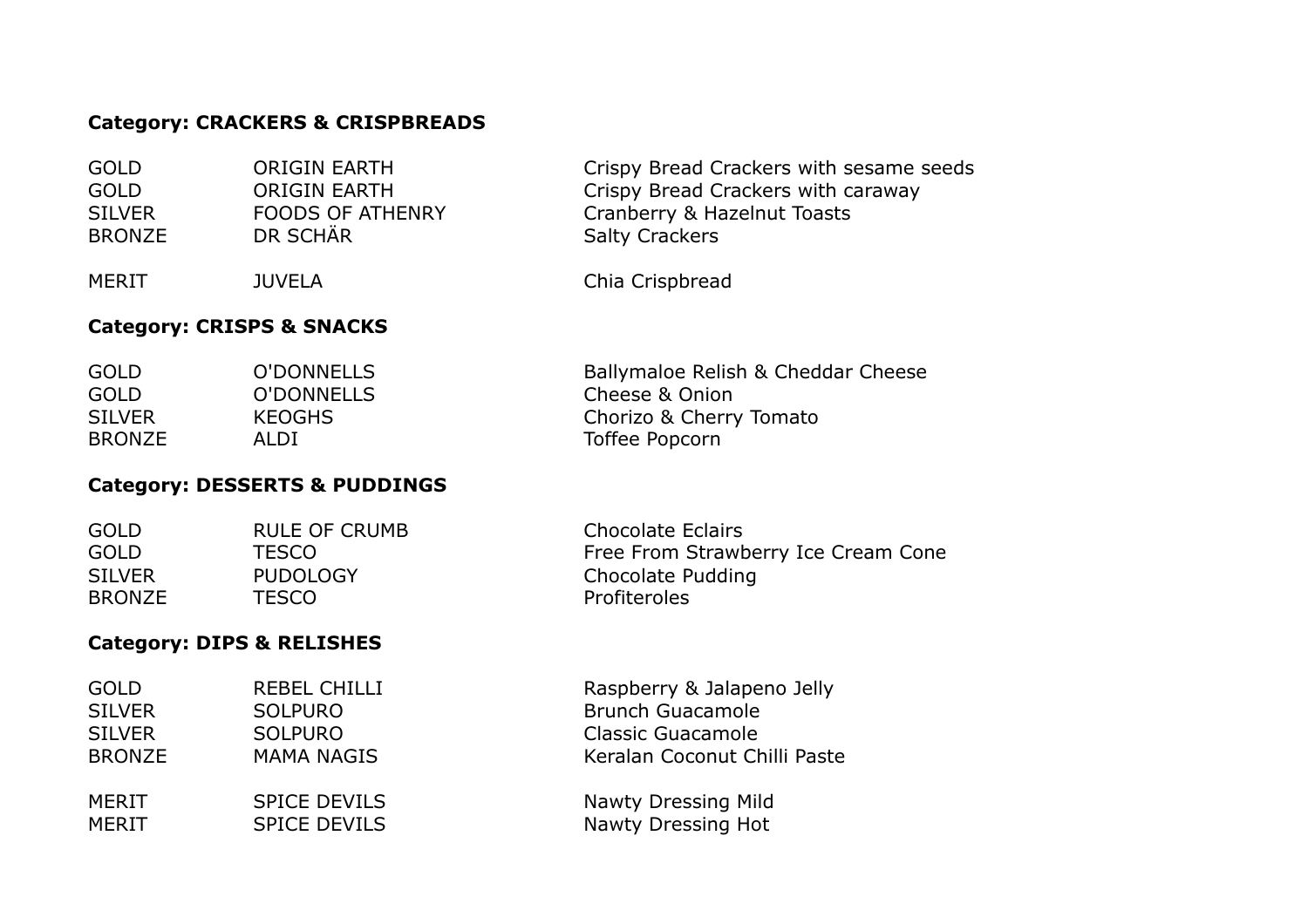# Category: FISH PRODUCTS

| <b>GOLD</b>   | <b>DUNNES STORES</b> | Gluten Free Breaded Smoked Haddock Fillets |
|---------------|----------------------|--------------------------------------------|
| <b>SILVER</b> | KILMORE QUAY KIDS    | Fish Fingers                               |
| <b>BRONZE</b> | <b>DUNNES STORES</b> | <b>Gluten Free Breaded Hake Fillets</b>    |
| <b>MERITS</b> | <b>DUNNES STORES</b> | Gluten Free Breaded Haddock Goujons        |
| <b>MERITS</b> | <b>KILMORE QUAY</b>  | Lemon & Pepper Goujons                     |

# Category: FLOURS, BATTERS & MIXES

| <b>GOLD</b>   | <b>JUVELA</b> | White Mix (All Purpose) |
|---------------|---------------|-------------------------|
| <b>SILVER</b> | JUVELA        | Fibre Mix (All Purpose) |
| <b>BRONZE</b> | <b>ODLUMS</b> | Gluten Free Pancake Mix |
| MERIT         | DOVES FARM    | Xanthan Gum             |

#### Category: KIDS CHOICE

| <b>GOLD</b>   | BIG AL'S               | Gluten Free Chicken Goujons               |
|---------------|------------------------|-------------------------------------------|
| <b>SILVER</b> | <b>TESCO</b>           | Free From Kids Cereal Selection           |
| <b>BRONZE</b> | <b>DOHERTY'S MEATS</b> | <b>Gluten Free Cocktail Sausages</b>      |
| <b>MERITS</b> | <b>KELKIN</b>          | Snack Pack Mini Milk Chocolate Rice Cakes |

# Category: LONG LIFE

| <b>GOLD</b>   | NEW FOUND JOY | Gluten Free Chocolate Brownie |
|---------------|---------------|-------------------------------|
| <b>SILVER</b> | JUVELA        | White Loaf                    |
| <b>BRONZE</b> | NEW FOUND JOY | Gluten Free Rocky Road        |

# Category: MEAT FREE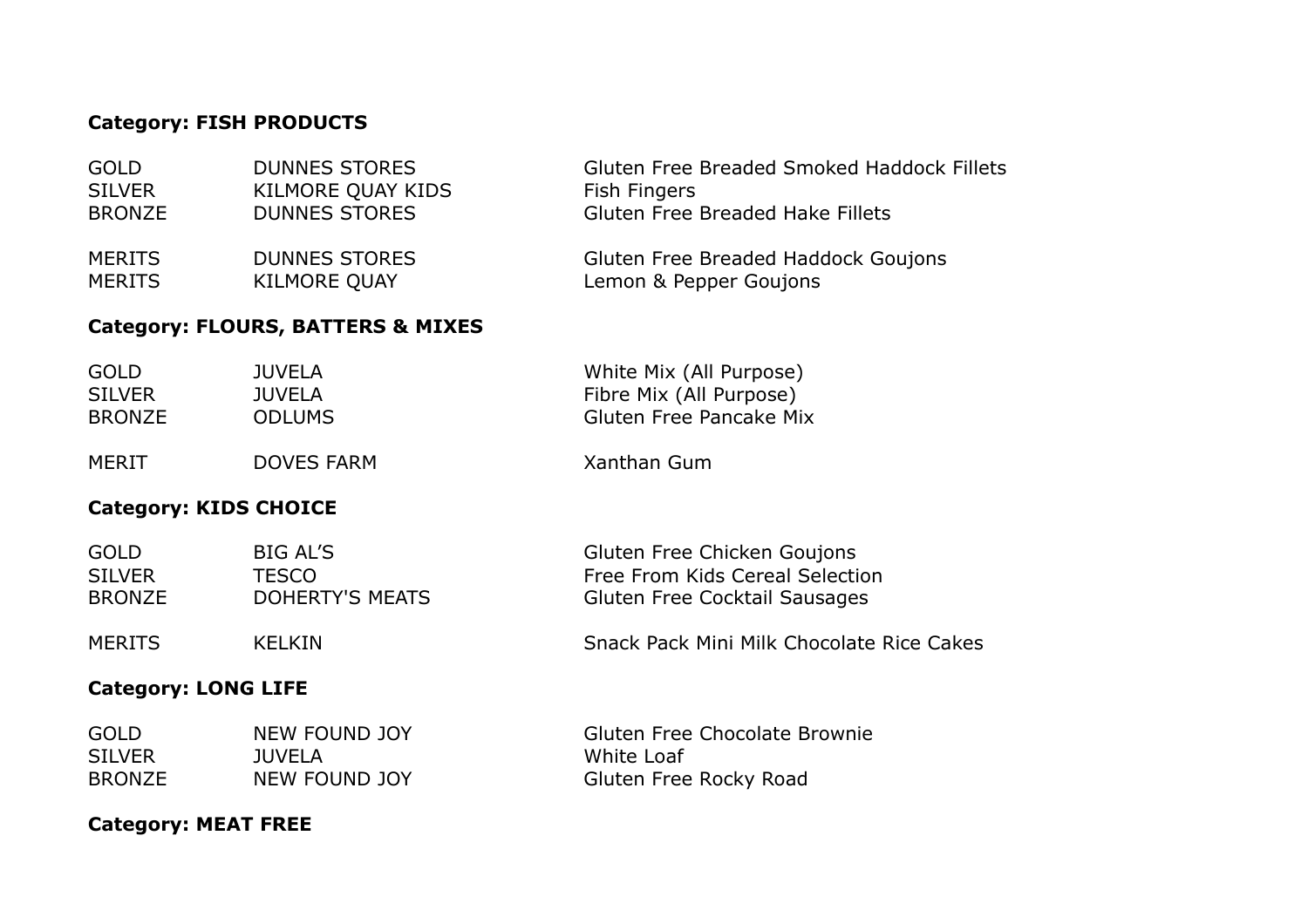| <b>GOLD</b>   | <b>STRONG ROOTS</b>  | Kale & Quinoa Burger |
|---------------|----------------------|----------------------|
| <b>SILVER</b> | ALDI                 | Sweet Potato Pakora  |
| <b>BRONZE</b> | <b>SUMMER GARDEN</b> | Vegetarian Lasange   |

# Category: MEAT SAUSAGES

| <b>GOLD</b>   | <b>DUNNES STORES</b> | <b>Gluten Free Sausages</b>                       |
|---------------|----------------------|---------------------------------------------------|
| <b>SILVER</b> | <b>MALLONS</b>       | Low Fat & Gluten Free Garlic & Herb Pork Sausages |
| <b>BRONZE</b> | TESCO                | <b>Free From Sausages</b>                         |
| <b>MERIT</b>  | ALDI                 | <b>HAS NO Gluten Free Sausages</b>                |
| <b>MERIT</b>  | OH SO LEAN           | Pork & Leek Sausages                              |

# Category: MEAT (OTHER)

| <b>GOLD</b>   | DOHERTY'S MEATS | <b>Gluten Free Beef Meatballs</b> |
|---------------|-----------------|-----------------------------------|
| <b>SILVER</b> | OH SO LEAN      | Steak Burger                      |
| <b>BRONZE</b> | DOHERTY'S MEATS | Gluten Free Beef Burgers          |

# Category: PARENT'S CHOICE

| <b>GOLD</b>   | PIZZADO                    | Pizzado       |
|---------------|----------------------------|---------------|
| <b>SILVER</b> | PIP & PEAR                 | Baby Ragu     |
| <b>BRONZE</b> | <b>QUINOLA MOTHERGRAIN</b> | Kids' Tex Mex |

# Category: POULTRY & GAME

| <b>GOLD</b>   | <b>DUNNES STORES</b> | Gluten Free Chicken Goujons |
|---------------|----------------------|-----------------------------|
| <b>GOLD</b>   | <b>SUPERVALU</b>     | Gluten Free Chicken Goujons |
| <b>SILVER</b> | <b>RULE OF CRUMB</b> | Gluten Free Chicken Goujons |
| <b>BRONZE</b> | <b>RULE OF CRUMB</b> | Gluten Free Chicken Kiev    |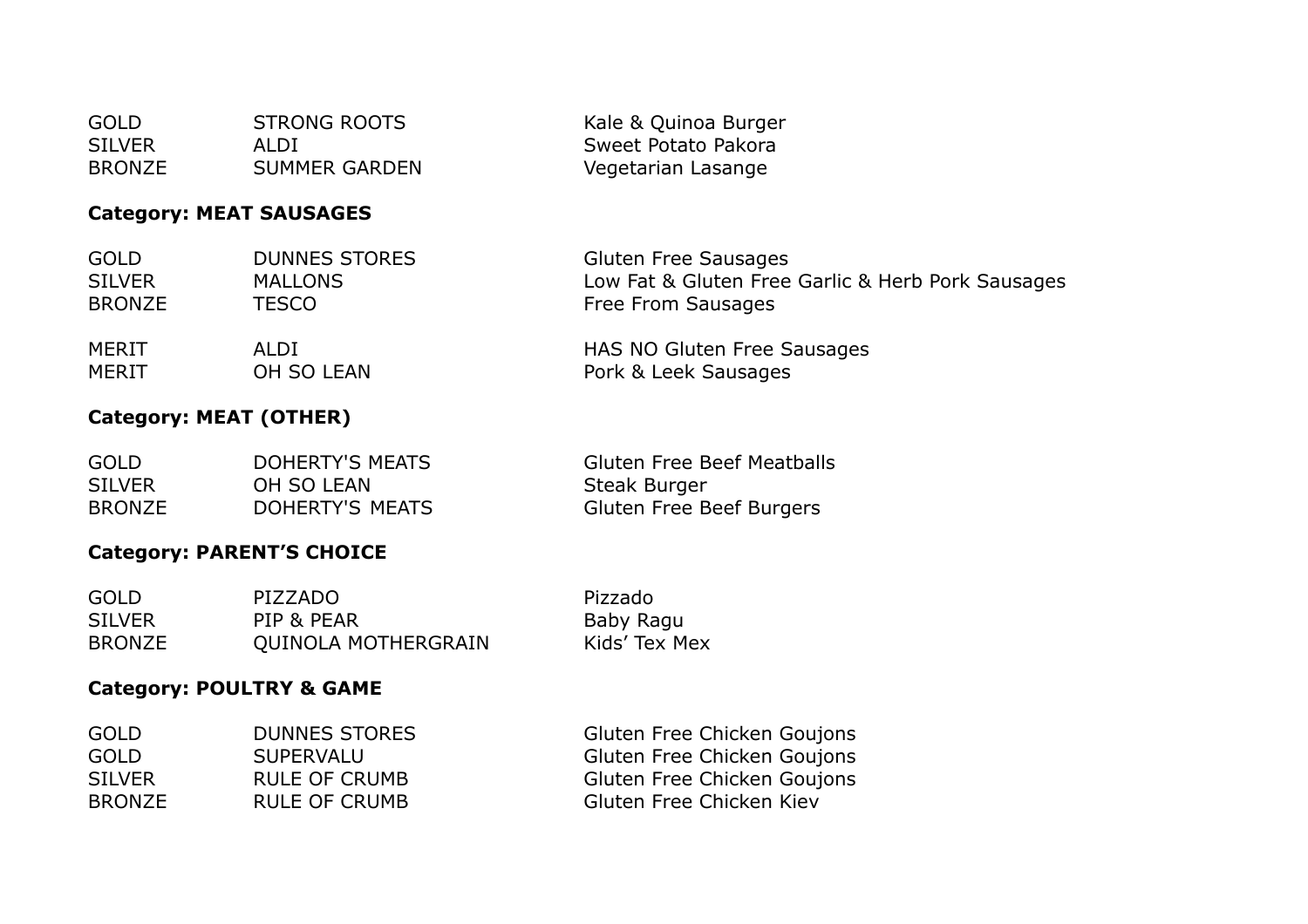#### Category: PIZZA

| <b>GOLD</b>   | <b>GOODFELLAS</b>      | Gluten Free Vegetable Pizza           |
|---------------|------------------------|---------------------------------------|
| <b>GOLD</b>   | <b>GOODFELLAS</b>      | Gluten Free Pepperoni Pizza           |
| <b>SILVER</b> | <b>WHOLE CREATIONS</b> | Gluten Free Cheesy Garlic Pizza Bread |
| <b>BRONZE</b> | <b>SUPERVALU</b>       | Gluten Free Pizza Bases               |

#### Category: PASTA

| <b>GOLD</b>   | <b>RISO GALLO</b> | Gluten Free Spaghetti          |
|---------------|-------------------|--------------------------------|
| <b>SILVER</b> | <b>KELKIN</b>     | Gluten Free Lasagne Sheet      |
| <b>BRONZE</b> | <b>DOVES FARM</b> | Gluten Free Maize & Rice Pasta |
| <b>MERIT</b>  | <b>TESCO</b>      | Free From Spaghetti            |
| <b>MERIT</b>  | TESCO             | Free From Maize CousCous       |

| MERIT | <b>TESCO</b> | Free Fror |
|-------|--------------|-----------|
|       |              |           |

#### Category: RAW & SUPERFOODS

| <b>GOLD</b>   | <b>NUA NATURALS</b> | Turmeric Latte         |
|---------------|---------------------|------------------------|
| <b>SILVER</b> | QUINOLA MOTHERGRAIN | Red Quinoa             |
| <b>BRONZE</b> | <b>STRONG ROOTS</b> | Ripened Avocado Halves |

#### Category: READY TO COOK

| <b>GOLD</b>   | <b>TESCO</b>               | Free From Battered Onion Rings |
|---------------|----------------------------|--------------------------------|
| <b>SILVER</b> | <b>STRONG ROOTS</b>        | Oven Baked Sweet Potato        |
| <b>BRONZE</b> | <b>QUINOLA MOTHERGRAIN</b> | Indian Style Quinoa            |
| MERIT         | OH SO LEAN                 | Venison Burger                 |
| <b>MERIT</b>  | <b>MASH DIRECT</b>         | Cauliflower Cheese Gratin      |

#### Category: READY TO COOK MEALS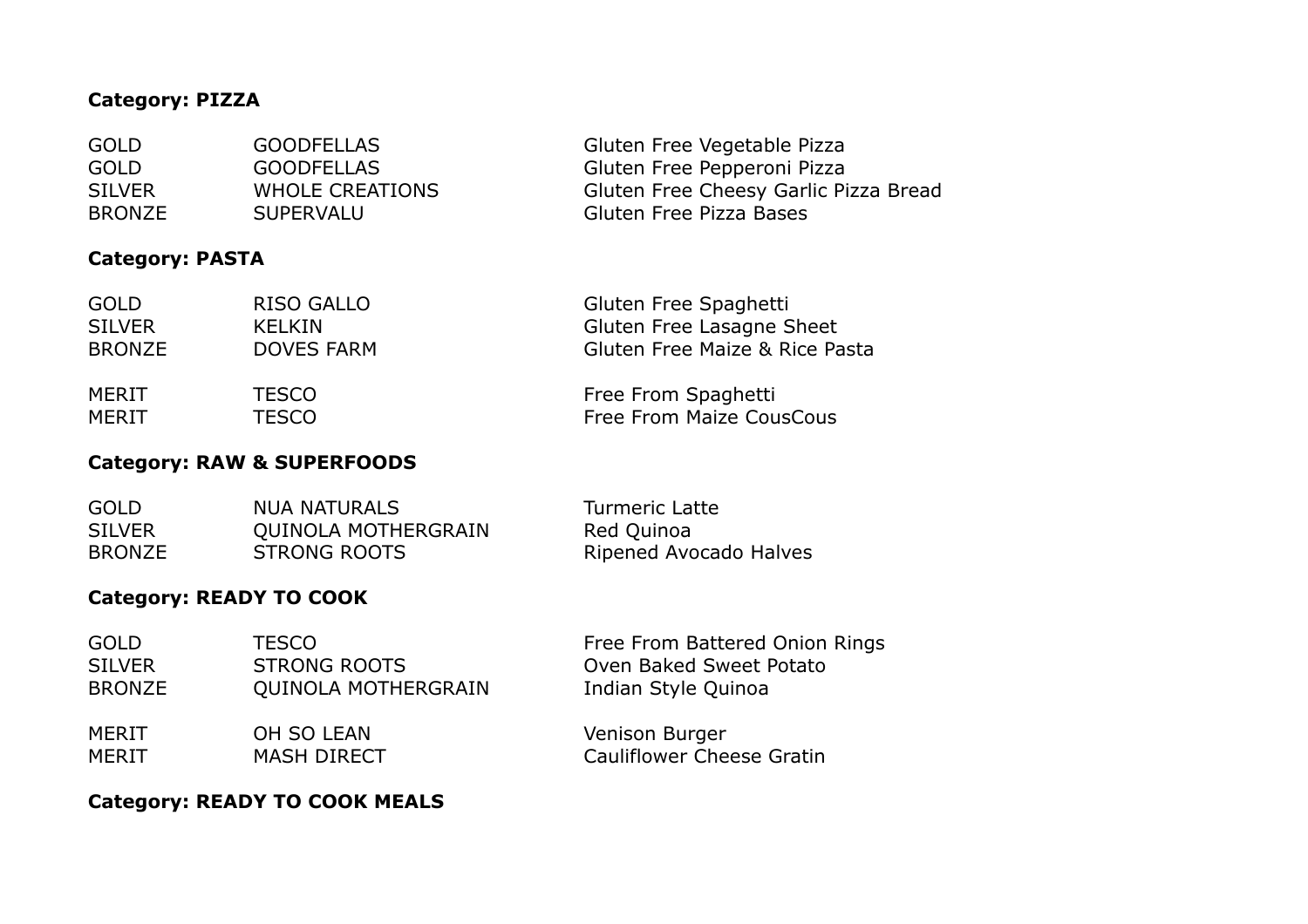| <b>GOLD</b>   | OH SO LEAN                             | Chicken Curry                         |
|---------------|----------------------------------------|---------------------------------------|
| <b>GOLD</b>   | OH SO LEAN                             | <b>Rice Pot</b>                       |
| <b>SILVER</b> | <b>KINSALE BAY</b>                     | Shepherd's Pie                        |
| <b>SILVER</b> | <b>KINSALE BAY</b>                     | Cottage Pie                           |
| <b>BRONZE</b> | <b>SUMMER GARDEN</b>                   | Beef Lasagne                          |
| <b>MERIT</b>  | <b>TESCO</b>                           | Free From Instant Rice Noodle (Curry) |
|               | <b>Category: RICE &amp; CORN CAKES</b> |                                       |
| <b>GOLD</b>   | JACOB'S                                | Milk Chocolate Rice Cakes             |

| GULD          | JACOB S | <b>PIIK UNOCORTE RICE LAKES</b>  |
|---------------|---------|----------------------------------|
| <b>SILVER</b> | KFI KIN | Dark Chocolate & Mint Rice Cakes |
| <b>BRONZE</b> | KFI KIN | Caramel Rice Cake Thins          |

# Category: SAUCES (COOKING)

| <b>GOLD</b>   | SING LI                  | <b>Gluten Free Curry Sauce</b>         |
|---------------|--------------------------|----------------------------------------|
| <b>GOLD</b>   | <b>TASTE OF GOODNESS</b> | Pepper Sauce                           |
| <b>SILVER</b> | <b>PEPPUP</b>            | Roasted Pepper Tomato Pasta Sauce      |
| <b>BRONZE</b> | <b>TESCO</b>             | Free From Red Thai Curry Cooking Sauce |

# Category: SAUCES (POUR OVER)

| <b>GOLD</b>   | <b>TASTE OF GOODNESS</b>  | <b>Barbecue Sauce</b>    |
|---------------|---------------------------|--------------------------|
| <b>GOLD</b>   | <b>REAL GOOD</b>          | Tomato Ketchup           |
| <b>SILVER</b> | <b>TASTE OF GOODNESS</b>  | <b>Secret Sauce</b>      |
| <b>BRONZE</b> | <b>TASTE OF GOODNESS</b>  | Southwest Sauce          |
| <b>BRONZE</b> | <b>DRAGON BRAND FOODS</b> | Southwest Sauce          |
| MERIT         | <b>TESCO</b>              | Free From Tomato Ketchup |

Category: SEASONAL